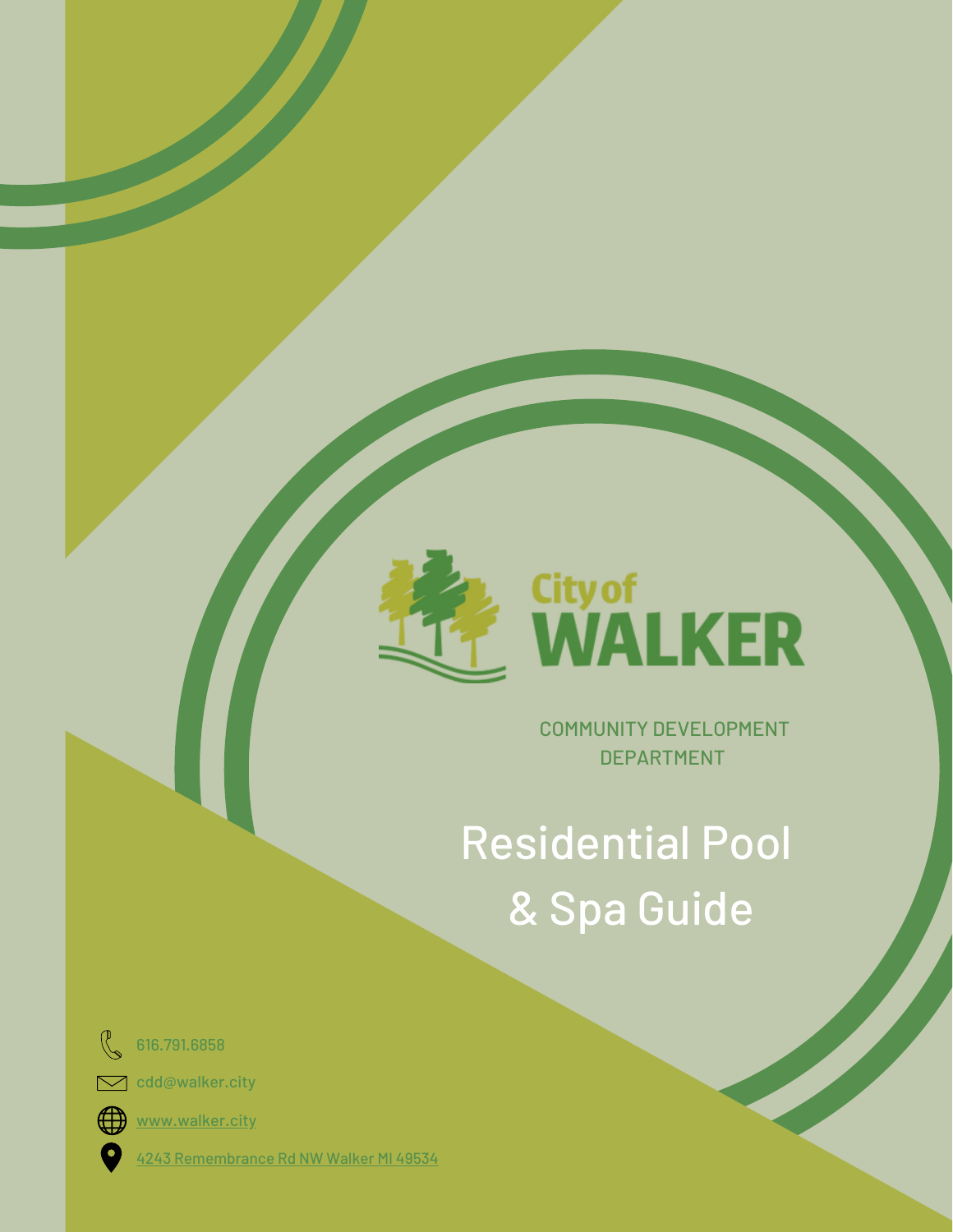

# **COMMUNITY DEVELOPMENT DEPARTMENT**

# **Residential Pool / Spa Requirements**

#### **STEP 1: SUBMIT ALL REQUIRED DOCUMENTS FOR REVIEW**

- **BUILDING PERMIT APPLICATION –** required for any pool that holds more than 24" (2 feet) of water.
- **SITE PLAN -** Plan should include lot lines, existing and proposed structures, setbacks, easements, and dimensions. *(Provide one full size and one electronic copy)*
- **ELECTRICAL PERMIT -** Required for inground pools & permanently placed above ground pools.
- **MECHANICAL PERMIT -** Required for all pools with heaters.
- **KENT COUNTY ENVIRONMENTAL HEALTH REVIEW FORM -** *(for properties with well / septic)*
- □ SWIMMING POOL, SPA AND HOT TUB **BARRIER RESPONSIBILITY FORM Required** for any construction of pools, spas and/or hot tubs.
- **A REFUNDABLE PERFORMANCE BOND OF \$100 IS REQUIRED AT THE TIME OF PERMIT ISSUANCE.** The bond will be refunded after all final inspections have been performed.

#### **STEP 2: INSPECTION REQUIREMENTS –** will

vary depending on pool type, and may include:

#### **ELECTRICAL**

- □ Underground
- $\square$  Bonding
- $\square$  Final

#### **MECHANICAL**

- □ Underground
- $\Box$  Final

#### **BUILDING**

 $\Box$  Final – Electrical & mechanical inspections must be completed prior to the building final inspection.

#### **CONTACT INFORMATION**

City of Walker Community Development Department 4243 Remembrance Rd NW Walker MI 49534 616.791.6858 [cdd@walker.city](mailto:cdd@walker.city)

#### **ADDITIONAL INFORMATION:**

- Electrical Guidelines: Pools & Hot Tubs (attached)
- Electrical Guidelines: Storable Pools (attached)
- ▶ Pool Bonding Fact Sheet (attached)
- Sec. 94-338. Swimming pool section of [the City of Walker Zoning Ordinance](https://library.municode.com/mi/walker/codes/code_of_ordinances?nodeId=COOR_CH94ZO_ARTXIISUDIRE_S94-338ACBUSWPO)
- $\triangleright$  \*Section of the 2015 International Swimming Pool and Spa Code available by request

*Please review this entire guide to confirm all building and zoning requirements have been met. The building code for pools is very strict and it is critically important for safety. It is strongly recommended that work on pools is performed by a licensed contractor experienced in pool installation.*

City of Walker 4243 Remembrance Rd NW Walker MI 49534 www.walker.city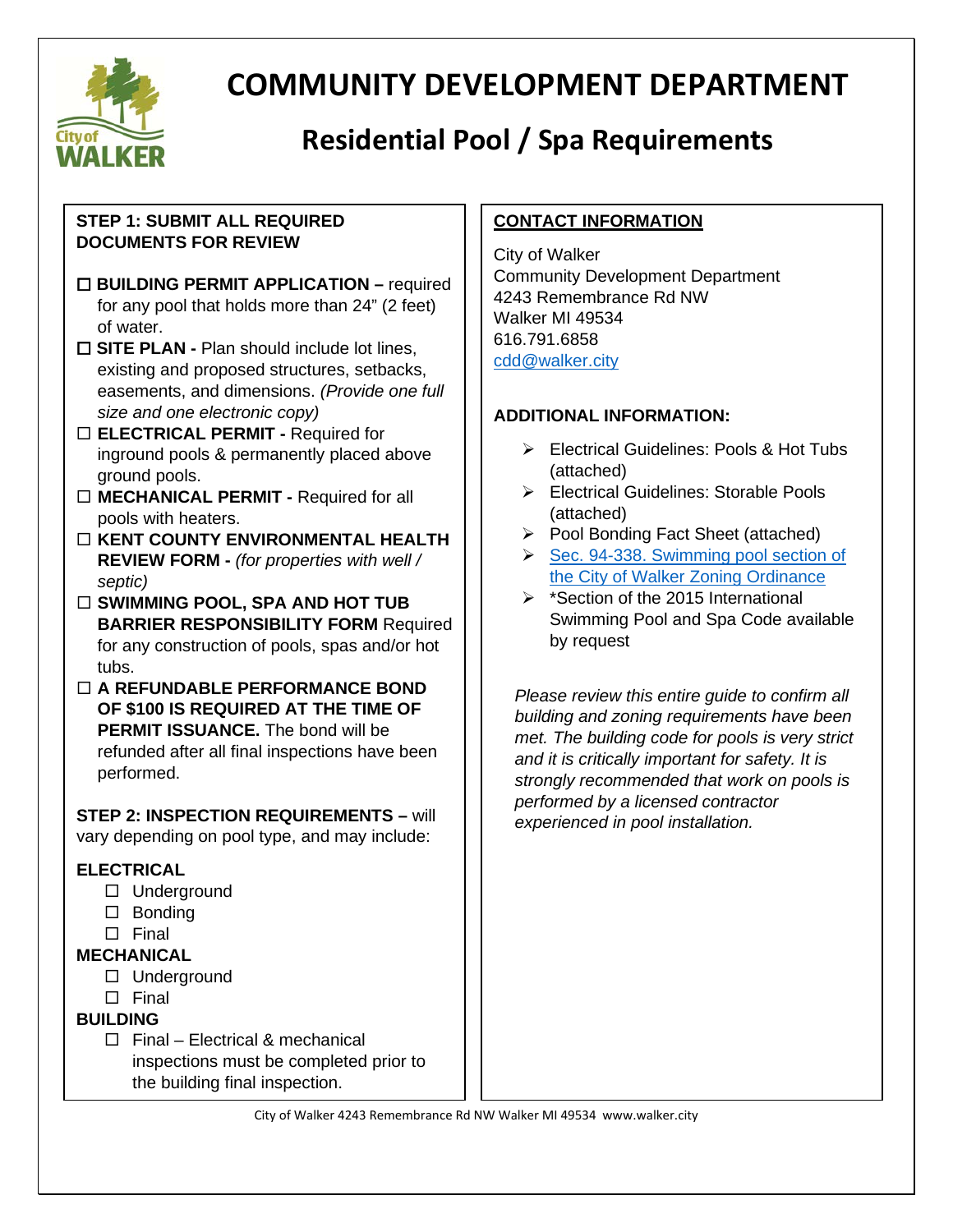# **2015 INTERNATIONAL SWIMMING POOL AND SPA CODE BARRIER REQUIREMENTS RESPONSIBILITY FORM**

#### **CONTRACTOR:**

#### **I, AS THE CONTRACTOR, HAVE READ AND AGREE TO INSTALL THE BARRIER AS REQUIRED BY SECTION 305 OF THE 2015 INTERNATIONAL SWIMMING POOL AND SPA CODE:**

| <b>SITE ADDRESS:</b> |  |
|----------------------|--|
| <b>SIGNATURE:</b>    |  |
| DATE:                |  |

#### **HOMEOWNER:**

### **I, AS THE HOMEOWNER, HAVE READ AND AGREE TO INSTALL THE BARRIER AS REQUIRED BY SECTION 305 OF THE 2015 INTERNATIONAL SWIMMING POOL AND SPA CODE:**

| <b>SITE ADDRESS:</b> |  |
|----------------------|--|
| <b>SIGNATURE:</b>    |  |
| DATE:                |  |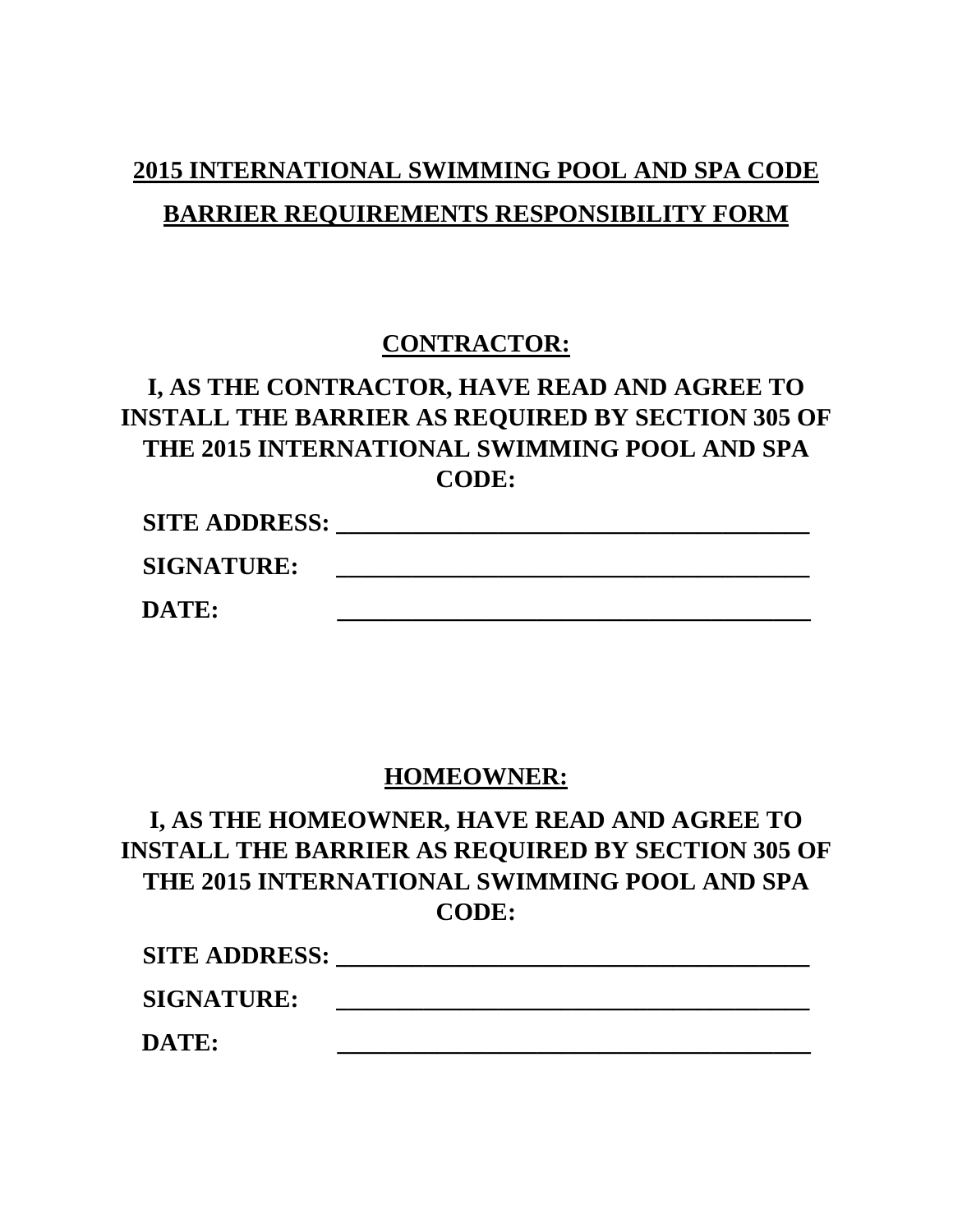Sec. 94-338. - Accessory buildings and swimming pools.

- (a) All accessory buildings shall be located within the rear yard and at least ten feet away from any other building. If any private garage is located less than ten feet from a dwelling house, the garage shall be made fire resistant in the manner required for attached garages.
- (b) Swimming pools constructed, erected or placed in or on the ground as accessory to a residential dwelling unit shall be located within the rear yard. A wall of a swimming pool shall be located at least five feet from a side or rear property line and at least ten feet from a dwelling. The requirements of this subsection shall apply to any swimming pool for which a building permit is required under the building code of the city.
- (c) No accessory building or swimming pool in any zoning district shall be constructed or located within a drainage easement described in a final subdivision plat or a final site condominium project plan, or within a drainage easement of the city or other governmental entity which is recorded with the Kent County Register of Deeds or otherwise established by law.





(Ord. No. 91-392, § 1, 3-12-91; Ord. No. 98-512, § 2, 4-13-98; Ord. No. [16-632](http://newords.municode.com/readordinance.aspx?ordinanceid=794401&datasource=ordbank) , § 1, 9-26-16)

**Cross reference—** Buildings, ch. 18.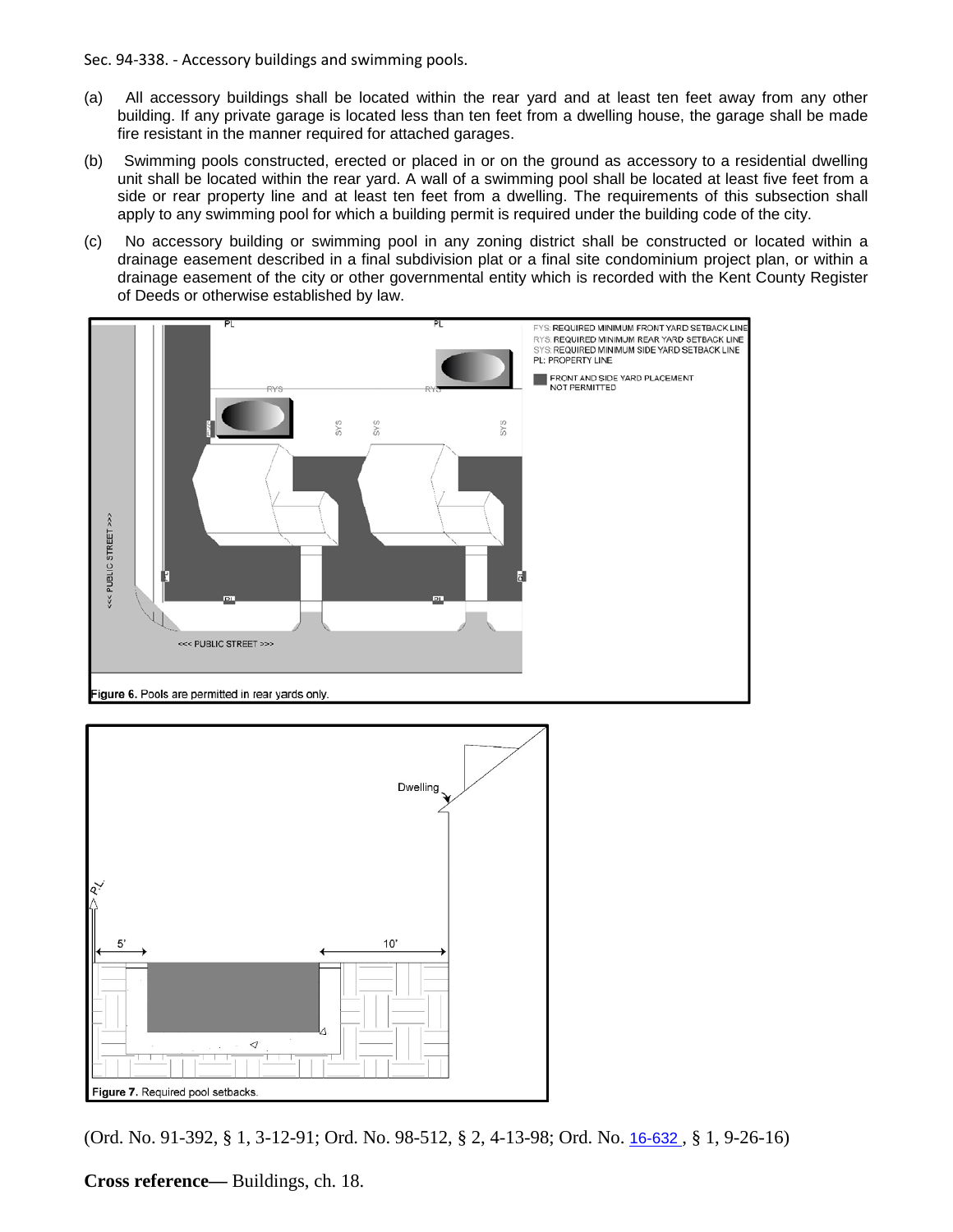#### Storable pools Electrical guidelines based on the 2015 Michigan Residential Code

*This is not a complete set of electrical rules. This is a guideline only. If you have any questions please contact us. Our goal is to help ensure that your project goes as smoothly as possible.*

**Definitions. Storable Swimming pools.** Those that are constructed on or above the ground and are capable of holding water with a maximum depth of 42 inches, **OR** a pool with nonmetallic, molded polymeric walls or inflatable fabric walls regardless if the dimensions.

**Cord and Plug** connected pool filter pumps shall be provided with a ground fault circuit interrupter that is an integral part of the attachment plug or located in the power supply cord within 12 inches of the attachment plug.

**Ground-fault circuit-interrupters** are required for all 125v, 15 and 20 amp receptacles that are located within 20 feet of the inside walls of a storable pool.

**Receptacle outlets** shall not be located less than 6 feet from the inside walls of a storable pool.

**Supply Cords** shall not be ran through any doorways or windows.

**Extension cords** may **NOT** be used for supplying pool pumps for storable pools.

**Storable pools** shall be used according to the listings and installed according to the manufacture installation instructions.

\*\*\*If there is not an exterior GFCI protected receptacle outlet located for the storable pool pump motor to plug into without using an extension cord you will need to add a receptacle outlet. An electrical permit will be required prior to the installation of any electrical wiring.

- 1. Before beginning any electric work you must first apply for and receive a written electrical permit. **Work cannot be started until an electrical permit is obtained.**
- 2. A permit may be obtained by a homeowner who occupies or will occupy a single family dwelling and other accessory structures located on the same lot intended for use by the homeowner for which the permit is obtained and who will install the electrical equipment as certified by the homeowner on the permit application pursuant to the act. **Homeowner electrical permits cannot be obtained for rental properties or commercial properties. An Electrical Contractor licensed by the State of Michigan shall obtain electrical permits for rental properties and commercial properties.**
- 3. It is the permit holders' responsibilities to call for all necessary inspections prior to the concealment of any electrical wiring or equipment. If work is covered prior to an inspection the wall and or floor covering may be ordered to be removed.
- 4. Permits will expire if work is not started within 6 months of the permit issue date or if the work has been abandoned for a period of 6 months.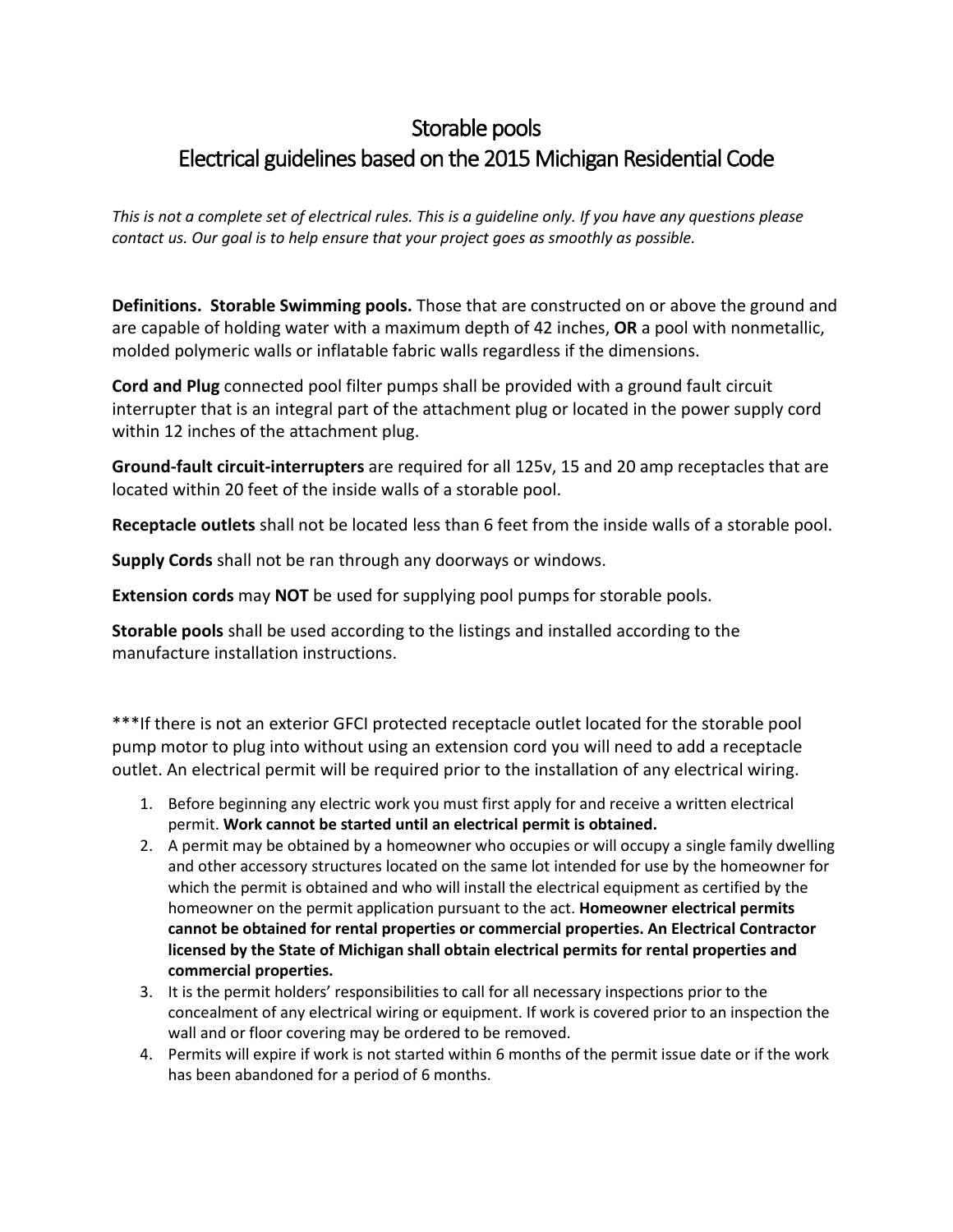#### Spa/Hot Tub Information Sheet

Check list of items needed for your spa or hot tub install:

- Apply for a building permit and electrical permit, if needed.
- Hot tub must have a cover that locks.
- Must be 5 feet from house, if there is a window, glass must be tempered.
- Can be set closer if no window (glass), within 5 feet.
- Proof of structure to hold the weight of the hot tub or spa.

#### Chapter 10- Portable Residential Spas and Portable Residential Exercise Spas.

1001.1 **Scope**: This chapter shall govern the installation, alteration and repair of portable residential spas and portable exercise spas intended for residential use.

1001.2 **General**. In addition to the requirements of this chapter, portable residential spas and portable residential exercise spas shall also comply with the requirements of Chapter 3.

1001.3 **Listings**. Equipment and appliances shall be listed and labeled and installed as required by the terms of their approval, in accordance with the conditions of the listings, the manufacturer's instructions and this code. Manufacturer's instructions shall be available on the job site at the time of inspection.

1001.4 **Certification**. Factory-build portable spas and portable exercise spas installed in a residential application shall be listed and labeled in compliance with UL 1563 or CSA C22.2 No. 218.1.

1001.5 **Installation**. Spa equipment shall be supported to prevent damage from misalignment and settling in accordance with the manufacturer's instructions.

1001.6 **Access**. Electrical components that require placement or servicing shall be accessible.

1001.7 **Instructions and safety signage**. Instructions and safety signage shall comply with UL 1563 or CSA C22.2 No. 218.1 the manufacturer's recommendations and the requirements of the local jurisdiction.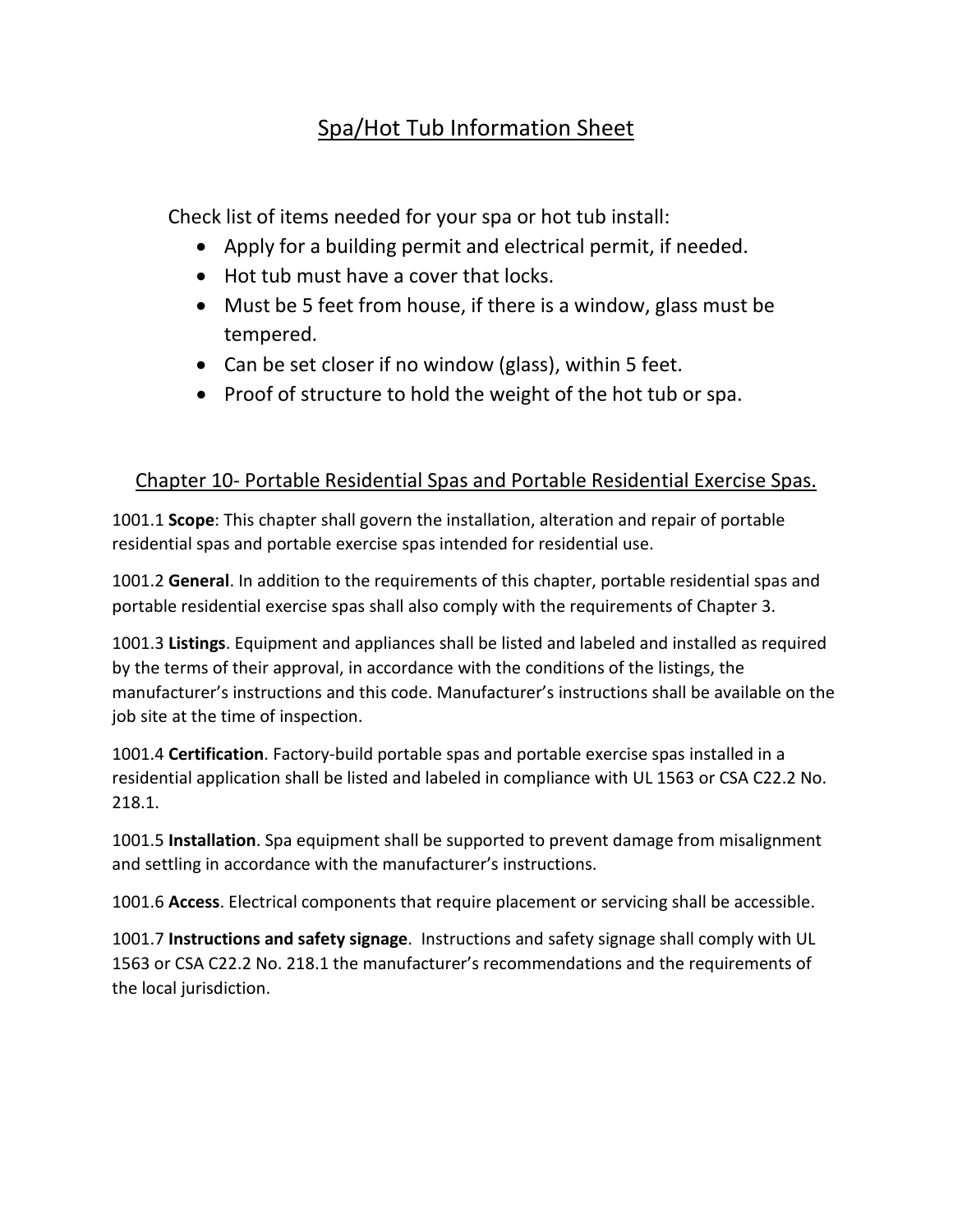### Pools and Hot tubs Electrical guidelines based on the 2015 MRC and 2017 MEC

*This is not a complete set of electrical rules. This is a guideline only. If you have any questions please contact us. Our goal is to help ensure that your project goes as smoothly as possible.*

- 1. **Work cannot be started until an electrical permit is obtained.**
- 2. **Storable pools** do not require an electrical permit if the storable pool can be installed per installation instructions. If the storable pool pump motor can be plugged into an existing exterior outlet without using an extension cord additional electrical will not need to be installed.
- 3. A permit may be issued to a homeowner who occupies or intends to occupy a single family dwelling located on the same lot intended for use by the homeowner for which the permit is obtained and who will install the electrical equipment as certified by the homeowner on the permit application pursuant to the act.
- 4. It is the permit holders' responsibilities to call for all necessary inspections prior to the concealment of any electrical wiring or equipment. If work is covered prior to an inspection the wall and or floor covering may be ordered to be removed.
- 5. Permits will expire if work is not started within 6 months of the permit issue date or if the work has been abandoned for a period of 180 days. A permit may be extended 180 days if requested by the permit applicant and approved by the building department.

#### **Key points:**

- 1. **Receptacle outlets** shall not be located closer than 6 feet to the inside wall of a pool or hot tub. At least one receptacle outlet is required no more than 20 feet from a pool or hot tub. Receptacle outlets installed outdoors in a wet location shall be listed weather-resistant type and shall include an enclosure that is listed extra duty and is weatherproof while in use and cord is attached.
- 2. **Switches** shall not be located closer than 5 feet from the inside walls of a pool or hot tub. A disconnecting means located within sight of the motor is required. Cord and plug connection is considered a means of disconnecting therefore an additional switch is not necessary.
- 3. **Luminaires and paddle fan ceiling fans** around outdoor pools and hot tubs shall not be installed over the pool or the area extending 5 feet from the inside walls of the pool or hot tub except where no part of the luminaire or paddle fan ceiling fan is less than 12 feet above the maximum water level. Existing luminaires that are located within 5 feet from the inside walls of a pool or hot tub and are not less than 5 feet above the maximum water level is permitted to remain if the luminaires are rigidly attached to the structure and is protected by a ground fault circuit interrupter.
- 4. **Underground wiring** shall not be installed under or within the area extending 5 feet from the inside walls of the pool or hot tub unless the wiring is necessary to supply the pool equipment. Cover requirements are for PVC  $-12$ ", UF  $-18$ ", RMC  $-6$ ".
- 5. **Timers** must be installed to automatically turn off pool pumps and pool heaters.
- 6. **Flexible Cords** shall not exceeding 3 feet in length. Flexible cords shall include a copper equipment grounding conductor not smaller than 12 AWG.
- 7. **GFCI protection** is required for all outdoor receptacle, pool pump motors, underwater lighting, hot tubs, electrically operated pool covers, pool heater gas ignition circuits.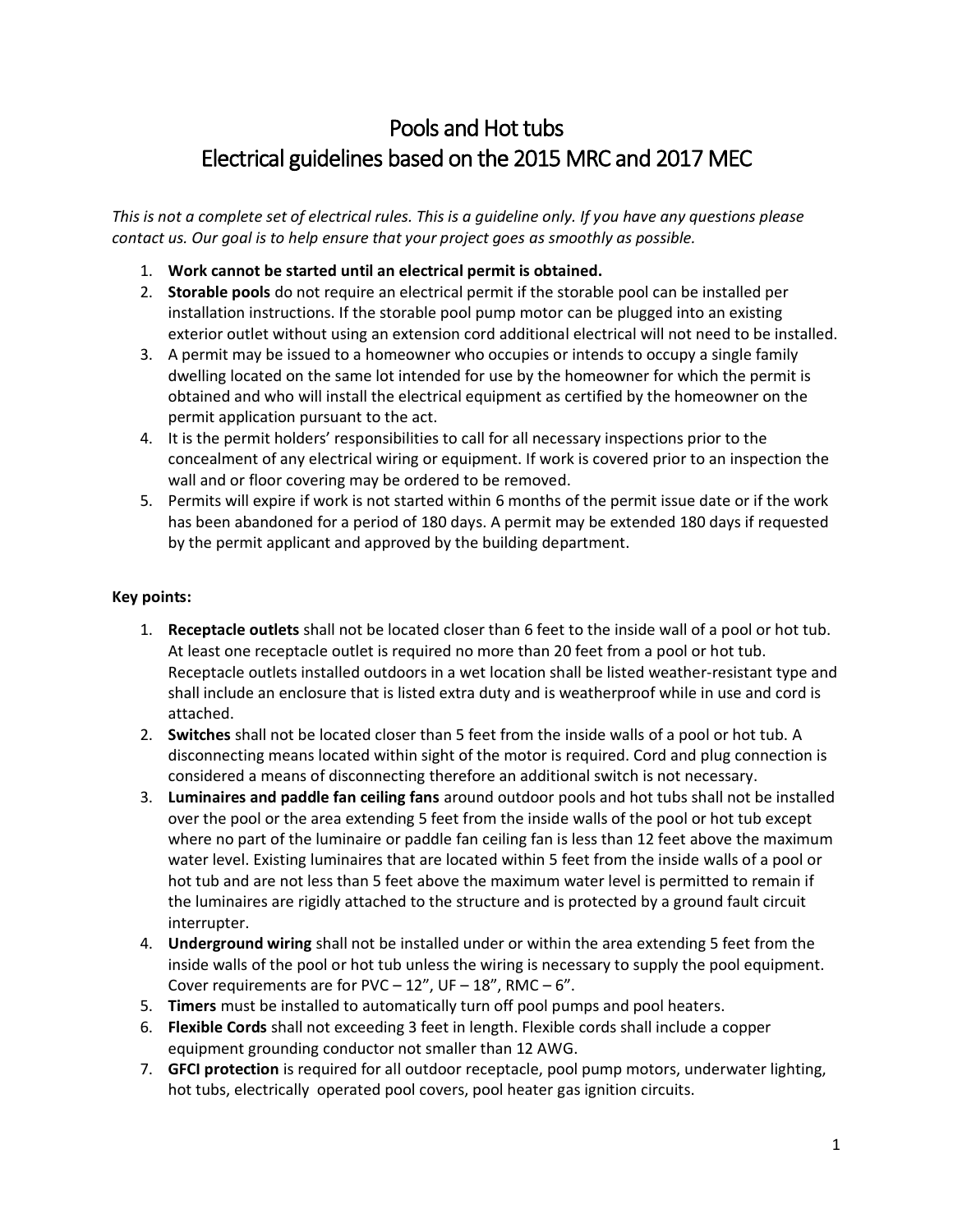#### **Bonding**:

**Equipotential bonding** is required for permanently installed pools and hot tubs to reduce voltage gradients in the prescribed areas. This is done in order to reduce shock hazards if a person comes in contact with two separate conductive surfaces at the same time. You are required to connect each and every separate metal part and conductive surfaces together so they all have the same potential. This is done either mechanically or by connecting a #8 AWG or larger solid copper conductor to each object and surface. You must use connections that are listed for the location such as direct burial or concrete encased. Machine screws must engage not less than two threads or be secured with a nut. Sheet metal screws shall not be used. This bonding wire is not required to be connected to any remote panelboards or to any ground rods.

The prescribed area required to be bonded together are as follows.

- 1. **Fixed metal parts.** All metal parts located within 5 feet of the pool or hot tub walls shall be bonded. These metal parts include but are not limited to metal piping, metal awnings, metal fences, metal door and window frames, metal post, metal pool ladders , and metal underwater lighting.
- 2. **Metallic components.** All metallic parts of the pool structure shall be bonded.
- 3. **Metal fittings.** All metal fittings within or attached to the pool shall be bonded except small parts not over 4 inches in any dimension and do not penetrate into the pool more than 1 inch.
- 4. **Electrical equipment.** Metal parts of electrical equipment associated with the pool water circulation system including pump motors and pool covers shall be bonded.
- 5. **Underwater luminaires.** All metal forming shells and mounting brackets except low voltage nonmetallic forming shells.
- 6. **Conductive pool shells.** Conductive pool shells shall be bonded. These are pools constructed of poured concrete, pneumatically applied or sprayed concrete, and concrete block. Vinyl liners and fiberglass composite shells are NOT considered conductive pool shells.
- 7. **Perimeter surfaces.** You are required to bond the perimeter surface extending 3 feet beyond the inside walls of the pool and shall include unpaved surfaces, poured concrete surfaces and other types of paving. This is done by running a #8 AWG or larger copper conductor around the pool 18 to 24 inches from the pool wall and buried 4 to 6 inches below the surface or secured within the concrete. If the pool has a conductive pool shell the perimeter surface bond shall be attached to the pool reinforcing steel at a minimum of 4 points uniformly spaced around the pool.
- 8. **Pool water.** Where none of the bonded parts are in direct contact with the pool water, the pool water will need to be bonded by a conductive surface not less than 9 in<sup>2</sup> in contact with the pool water at all times. This could be achieved by a corrosion resistant plate installed in the pool strainer or a water bonding fitting installed in the circulation lines.